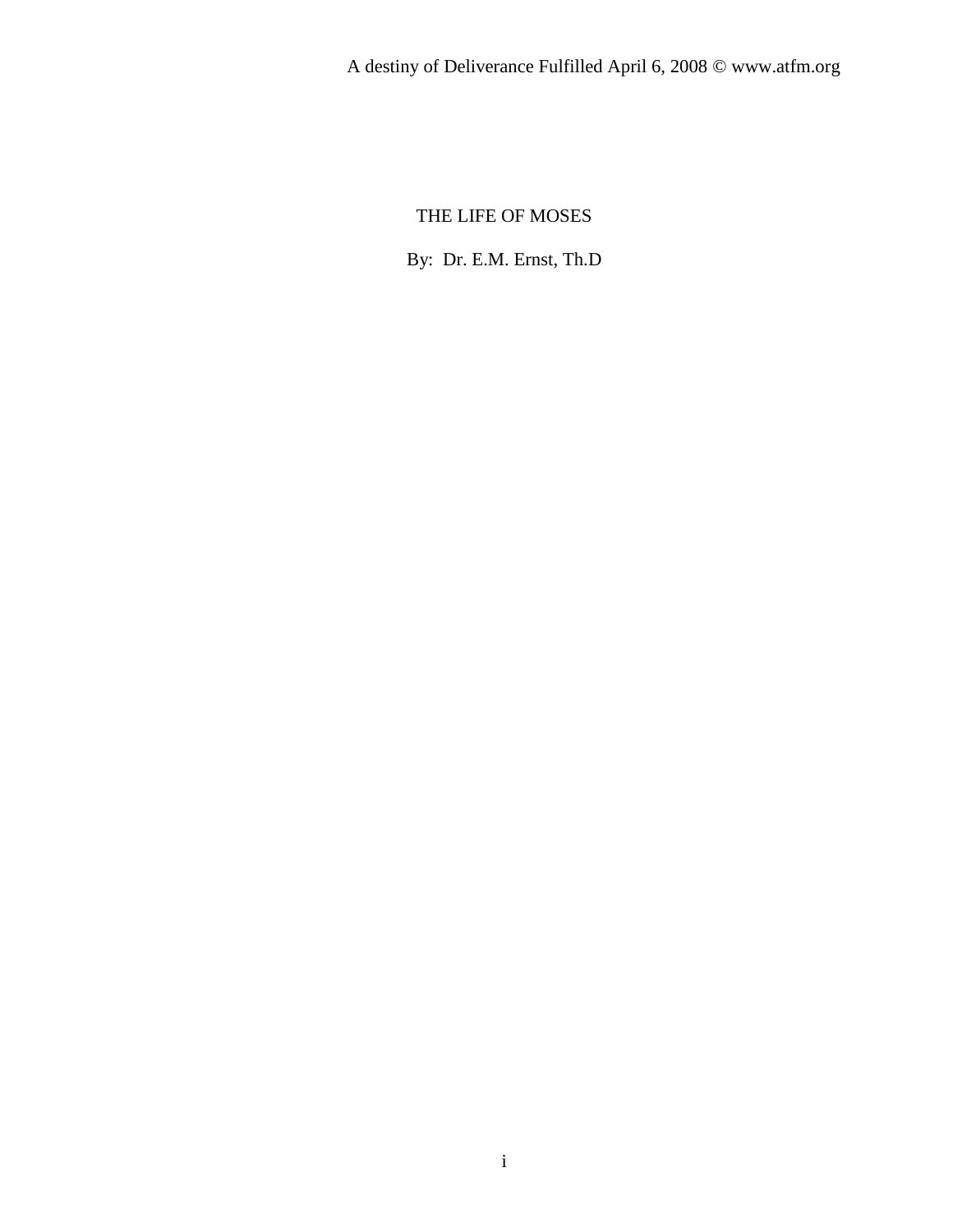## Abstract

The Life of Moses has many layers. He was a man that was born to be the "Deliverer" of the people of Israel. Moses was drawn from the Nile River after he had been placed in a basket by his mother in hopes to save him from the slaughter to come. He was raised in the palace and was destined to be a carrier of God's glory to a generation that would wonder in the wilderness for forty years. Moses was a man that was also a Prophet and he would transcribe the first five books of the Bible also known as the Torah. He would be "The man who speaks to God face to face, as one who speaks to his friend". Moses was also human in that he expressed anger, disappointment and even regret but he would speak to God on behalf of the people and be a "Type" for the New Testament Messiah that would deliver the human race from the curse of sin.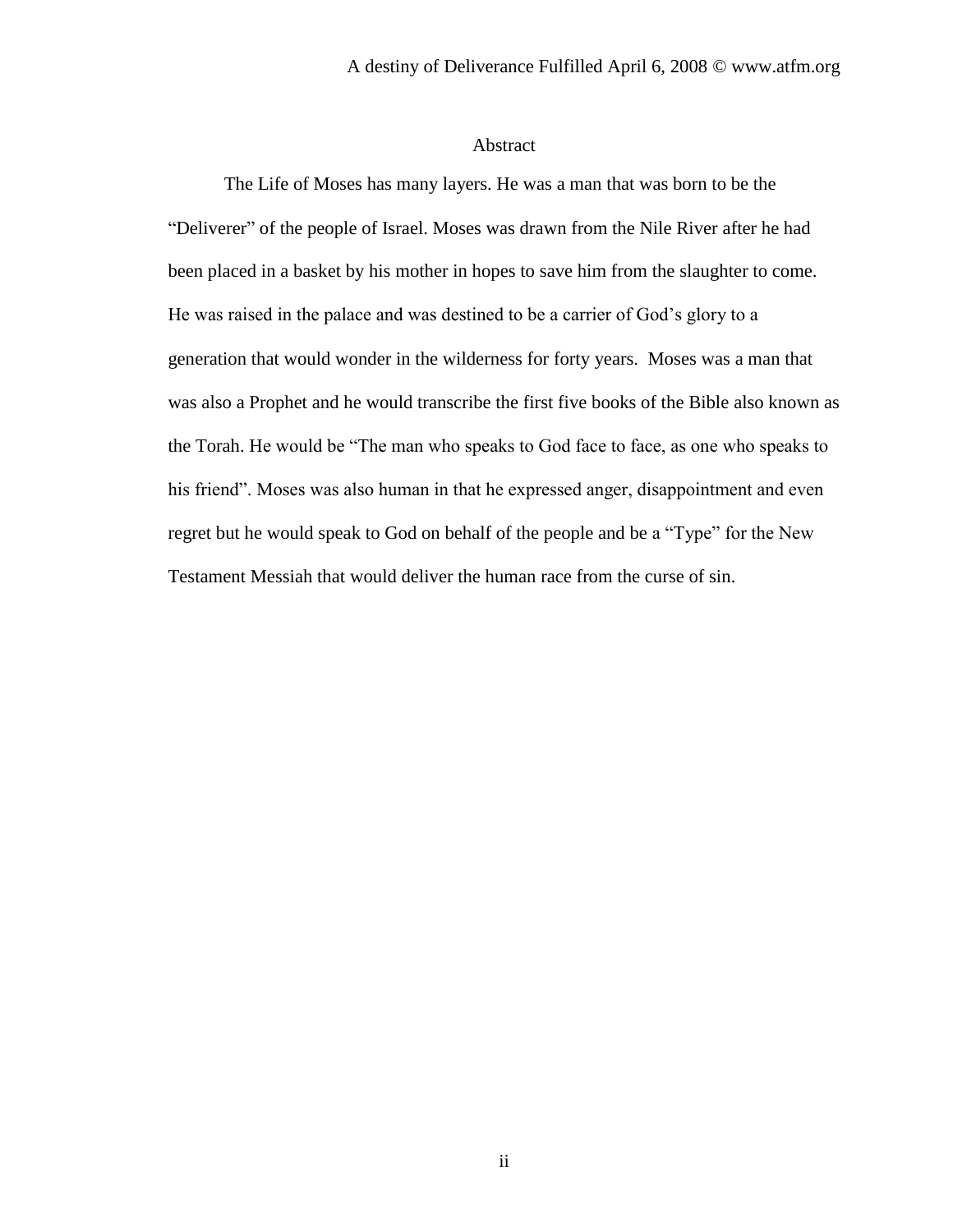# **CONTENTS**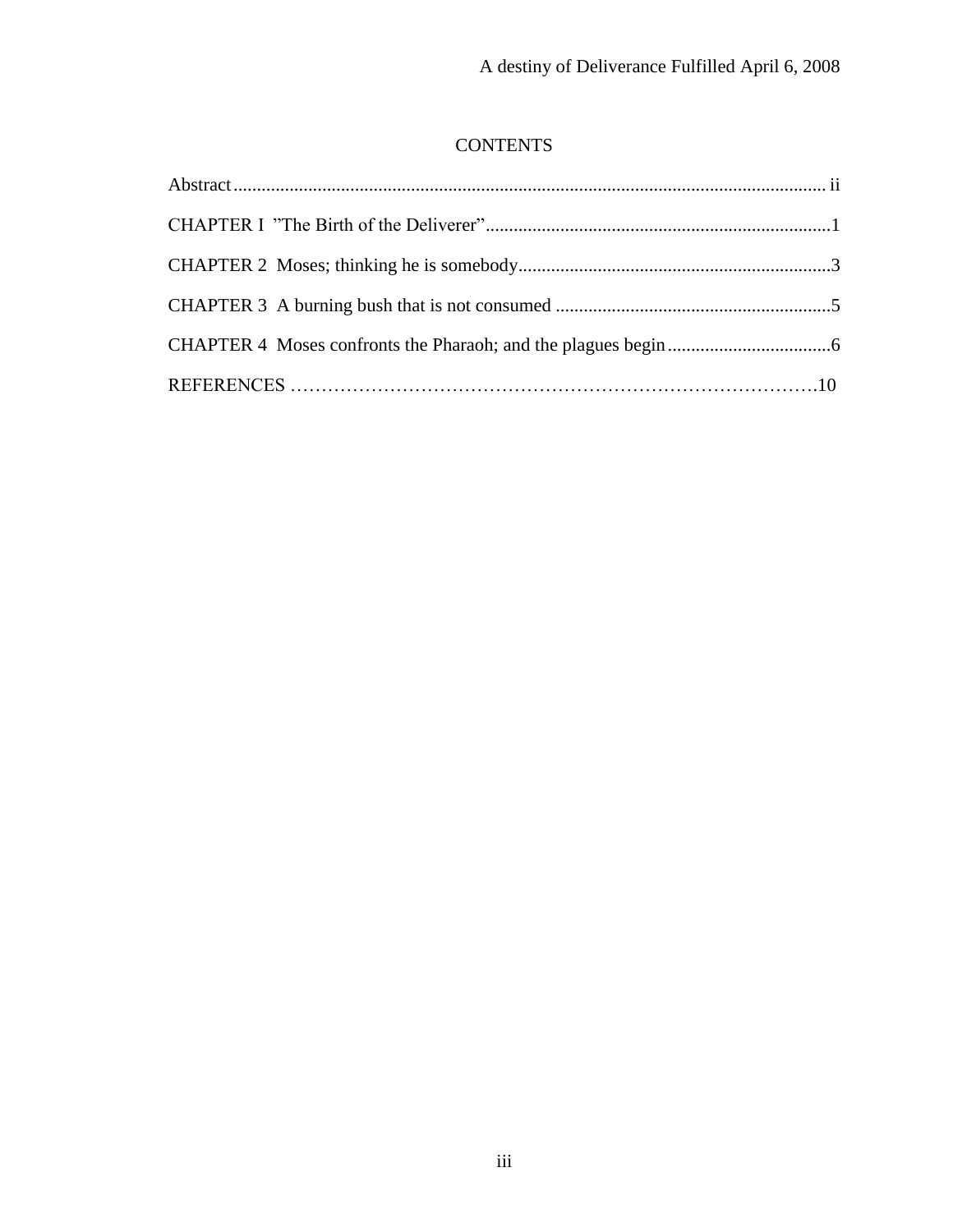### CHAPTER I

"The Birth of the Deliverer"

According to the Bible in Genesis chapter 37:24, Joseph is the youngest son of Israel and is thrown into a pit, sold into slavery by his brothers and is then taken to Egypt.

After false accusations and years of imprisonment God redeems Joseph and elevates him to second in command only to Pharaoh. This enables Joseph to employ his administrative gift and store up grain for the coming famine. Through the course of events, Joseph's father, his eleven brothers and their families move to Egypt and are spared from death because of Joseph's preparation.

The Bible also states that the descendants of Israel grew in number and many years later; the current Pharaoh had forgotten about Joseph and what he had done to save Egypt. (Exodus chapter1:6-14) Pharaoh was afraid that the Hebrews would cause a revolt and try to over throw Egypt. The Pharaoh consulted with his advisors and they instructed the midwives to suffocate the baby boys that were being born; they were also instructed to let the baby girls live. The two midwives, fearing God rather than fearing man, told the Pharaoh that Hebrew women would give birth before they arrived to assist with the delivery of the babies, therefore they were unable to carryout this grizzly task. The Pharaoh then, tells his people to cast all baby boys born to the Hebrews in the water to drown; yet the girls are permitted to live.

Upon hearing the news, the parents of Moses hid their infant son for about 3 months, and when they could no longer conceal him they placed him in an ark made of bulrushes, placed Moses in the ark and set the ark a drift down the Nile River; they then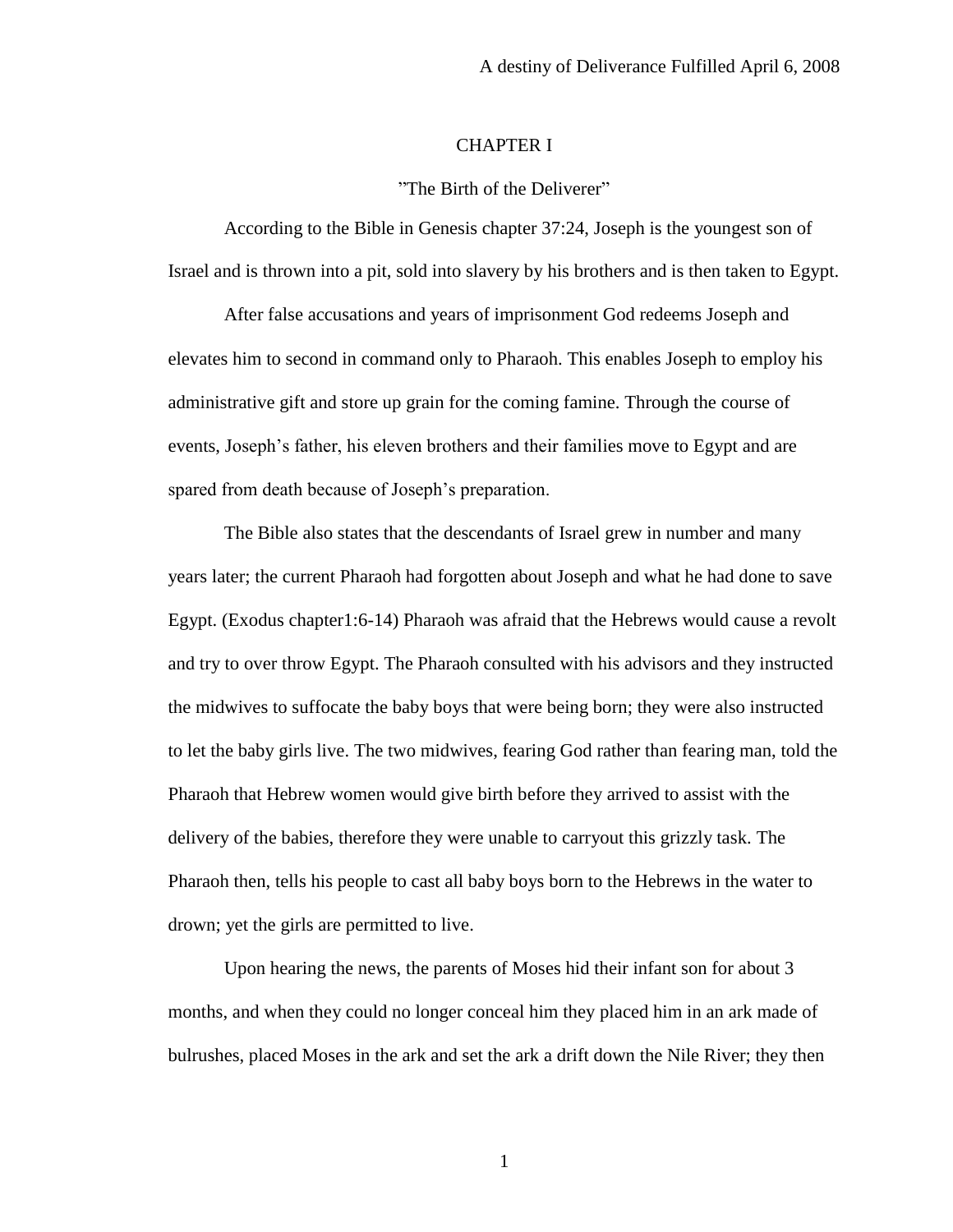trusted the God of Abraham to protect their son. Little did they know that there time of bondage and captivity was approaching the end.

Moses' sister followed the ark as it floated down the Nile. The daughter of Pharaoh was bathing in the Nile and she sees the ark, she opened it and saw the child and the bible says, "She had compassion on him and said, "This is one of the Hebrews children" (Exodus 2:6).

Pharaoh's daughter sent for Moses' mother and paid the woman to nurse Moses; he grew and was raised and educated in the courts of Pharaoh. The name "Moses" means "I drew him out of the water."

We can learn so much from the faith of Moses' mother Jochebed. As a mother, she probably weighed out her options about Moses' safety. She could have kept him in their home which would run the risk of him being killed by the soldiers; hearing God's voice urging her to trust Him or to keep her baby safe while setting him adrift down the Nile. Either way his life was in imminent danger. As I read this story, it speaks of her courage and faith. I am encouraged by one mother's love to see her child live and fulfill his destiny.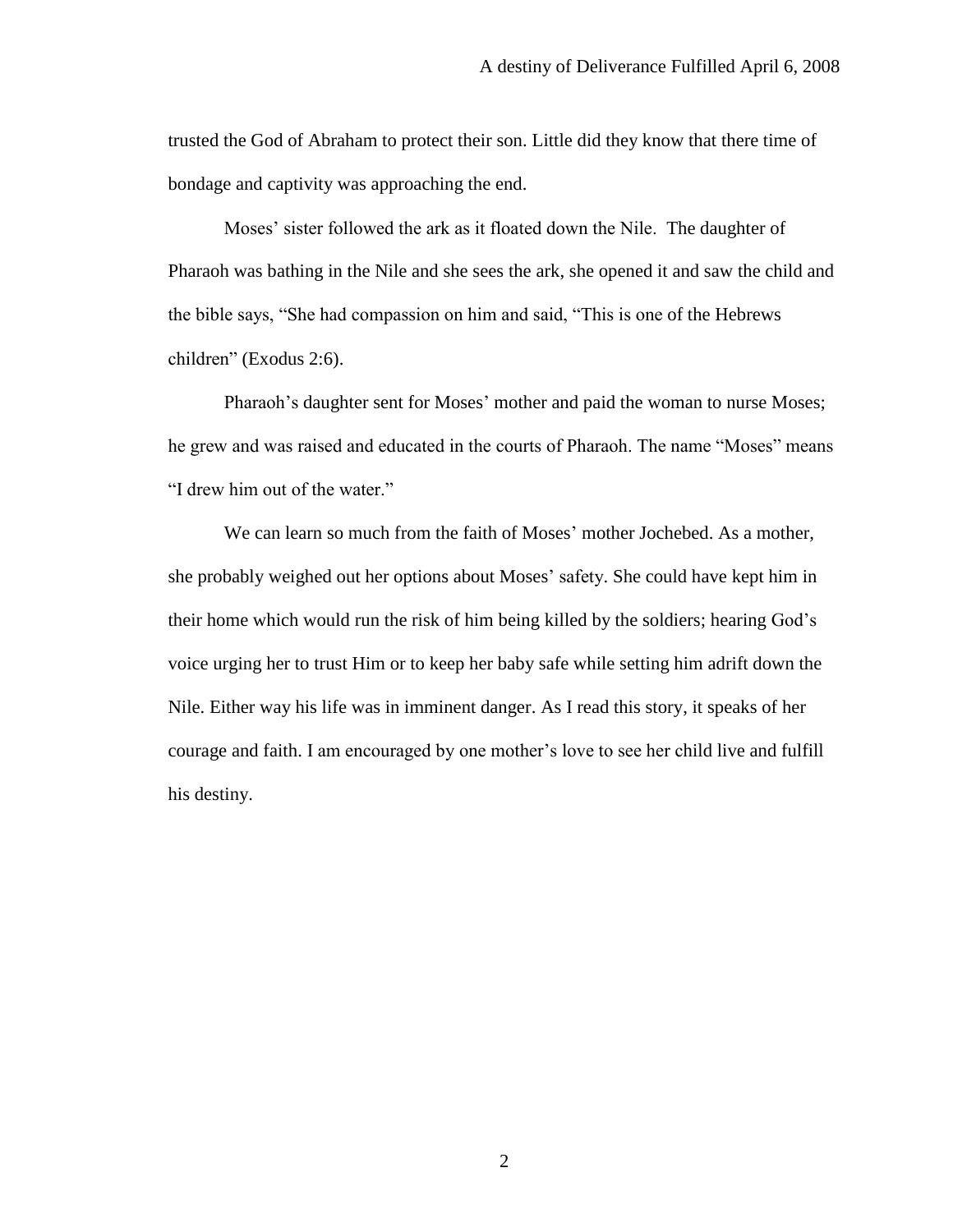## CHAPTER 2

"Moses; thinking he is somebody"

Moses being from the house of Levi, yet raised in the court of Pharaoh sees the injustice of the Hebrew people. He sees an Egyptian beating a Hebrew and decides to take matters into his own hands. The Bible does not state how Moses knew that he was a Hebrew, but in Chapter 2:11-13 of Exodus states;

*"Now it came to pass in those days, when Moses was grown, that he went out to his brethren and looked at their burdens. And he saw an Egyptian beating a Hebrew, one of his brethren. 12 So he looked this way and that way, and when he saw no one, he killed the Egyptian and hid him in the sand. 13 And when he went out the second day, behold, two Hebrew men were fighting, and he said to the one who did the wrong, "Why are you striking your companion?" NKJV*

One can speculate that while Moses had been raised in the courts of Pharaoh he was still being nursed or weaned by his own mother, possibly until the age of three to five years old. I can also dare to speculate that his mother told him his identity as a Hebrew and how God had spared his life; therefore, giving insight to having a divine destiny for him.

Being that Moses was the nephew of the Pharaoh and lived in the palace, he was probably being groomed to be Pharaoh one day. This is where I believe pride gives way to Moses and maybe for a moment he thinks that he knows better than God. Moses takes the life of the Egyptian, who, in theory is supposed to be his brother too.

Moses is confronted by the Hebrew slave that had been beaten and is asked who made him the judge over the Hebrews? Moses being convicted thinking that everyone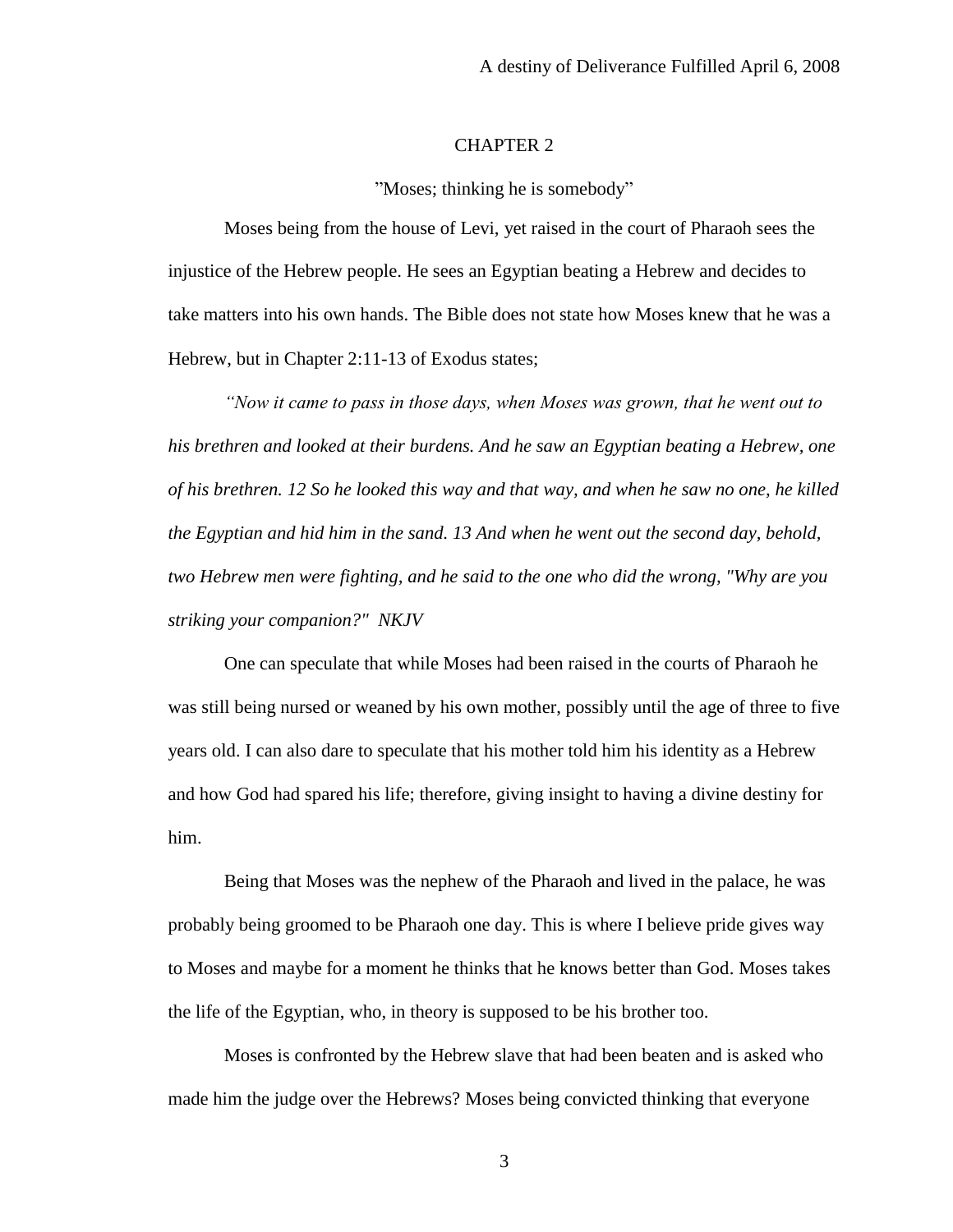now knows what he did, decides to flea to the area of Midian. This is the one choice that alters Moses' life which could have perhaps delayed freeing of the Hebrew slaves. Nevertheless, it is God that chose Moses as His man God had the time to wait until Moses learned a valuable lesson in the wilderness of Midian.

Moses meets Jethro the Priest of Midian. Jethro has seven daughters that were shepherdesses. While the daughters were at the well tending to their sheep, they had an altercation with a band of shepherds, Moses comes to their rescue. As an act of goodwill Jethro offers Moses one of his daughters to take as his wife. Moses marries Zipporah and she bares him a son. They both dwell in tents with Jethro; Moses tends the flock of sheep in the desert of Midian.

I believe in this desert time Moses learned some powerful lessons about God, life, people and most of all himself. I do not believe for one moment that the time Moses spent in the desert was a waste of time. I believe it was a time of spiritual growth and preparation.

I think that one very valuable lesson that he learned was that, you run from your problem but you cannot hide and it doesn't go away; you have to deal with it!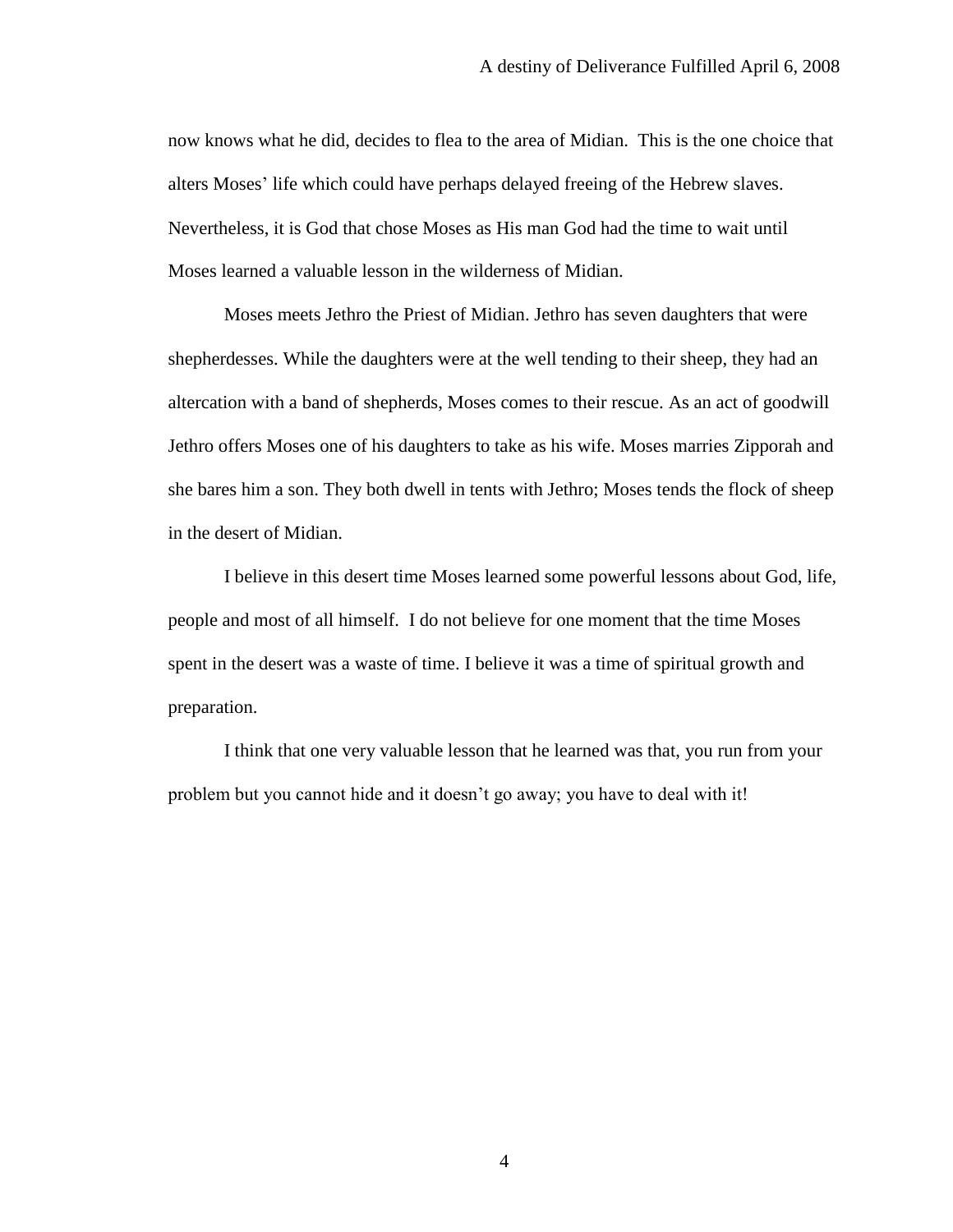#### CHAPTER 3

"A burning bush that is not consumed"

Moses is in the wilderness tending the flock and he comes face to face with this bush, it is clearly on fire but is not being consumed. The Angel of LORD appeared to Moses in the flame. God identifies Himself as the God of his fathers, Abraham, Isaac and Jacob and then God instructs Moses to remove his sandals; because he is on holy ground.

Moses hid his face and was afraid to look upon God. God has a conversation with Moses and tells him that He has seen the oppression of the Hebrews; has heard their cry and their time has come to be free. God says He will lead His people to a land flowing with "milk and honey" as spoken of in the Bible as the "Promised Land."

God tells Moses that he is the one that He is sending to confront Pharaoh and not to be afraid. Moses asks God in Exodus 3:11 *But Moses said to God," Who am I that I should go to Pharaoh, and that I should bring the children of Israel out of Egypt?" NKJV.* I believe that after forty years of herding sheep Moses learned humility and God

was able to use him for such a time as this. Moses talks to God and asks God His name, which He replies, "I am that I am." God tells Moses that when he speaks to Pharaoh, that God will be with him. Yet, Moses says that he is slow of speech, in Exodus 4:10 so God allows Aaron to relay the message of God through Moses.

Although Moses had probably received the best education and military training that the Egyptians had to offer, he felt inadequate and intimidated to confront the Pharaoh. The years Moses spent in the wilderness was to work out his character training, humility and teach him how to hear the voice of God.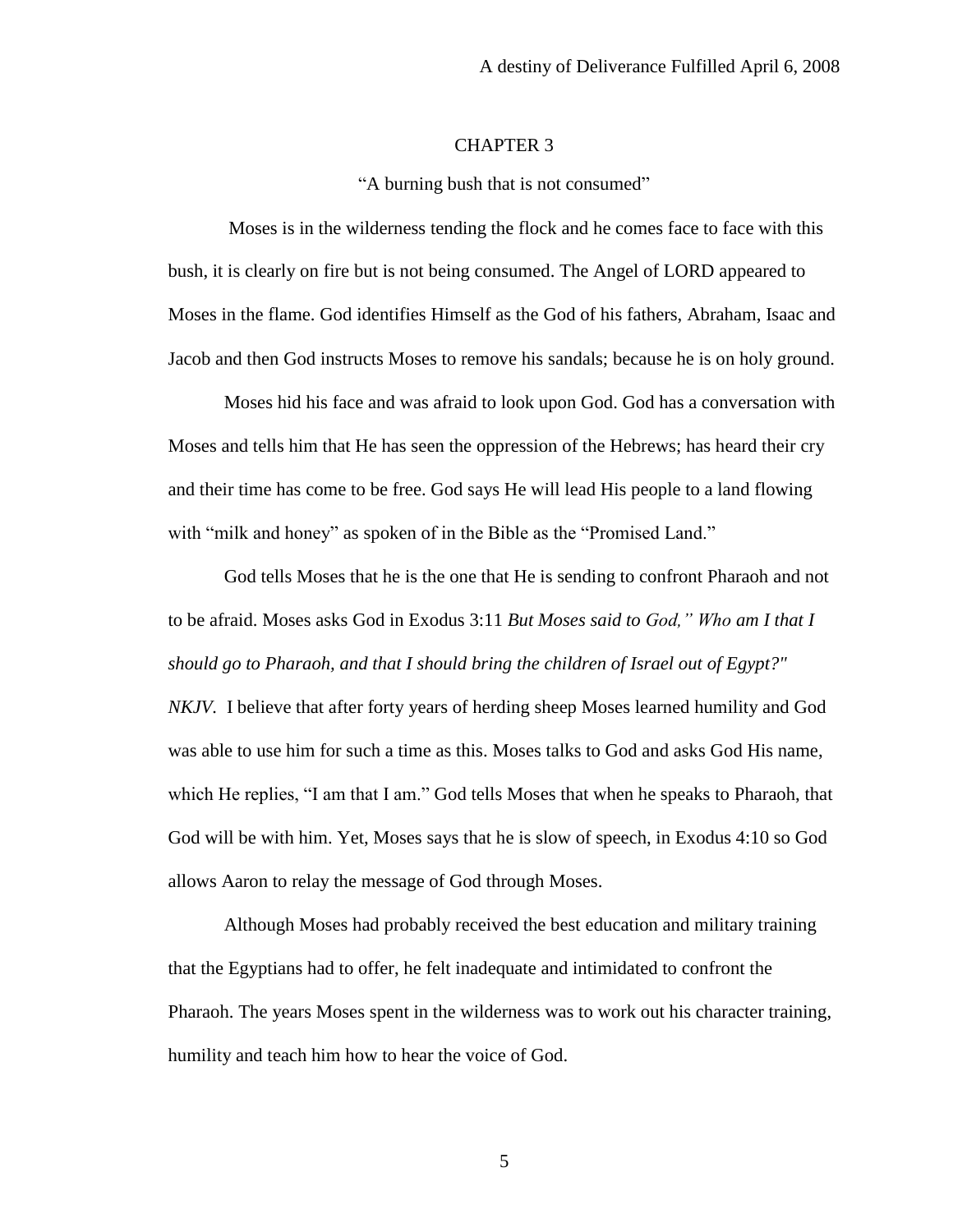#### CHAPTER 4

"Moses confronts the Pharaoh; and the plagues begin"

In Chapter 5:2 of Exodus Moses confronts Pharaoh and tells Pharaoh to let his people go. Pharaoh responds,

*"Who is the Lord that I should obey his voice to let Israel go? I do not know the Lord nor will I let Israel go."* Pharaoh is then agitated by Moses and Aaron's request, as the Israelites make bricks; the Pharaoh takes away the straw to make the bricks and tells the Israelites to gather their own straw. This increases their workload and they too are agitated against Moses. The people grumble against Moses and tell Moses if they do not make their daily quota of bricks they will be beaten.

Moses goes back to the Lord and asks the Lord why he has chosen him to lead these people. The LORD assures Moses of Israel's impending deliverance. Each time Moses and Aaron go to the court of Pharaoh; they ask Pharaoh to let the people go. Pharaoh rejects Moses' request, then Pharaoh's heart is hardened.

Moses and Aaron confront the sorcerers of Pharaoh as they are asked to perform a miracle. Moses throws down his staff and it turns into a serpent. The sorcerers of Pharaoh also have a staff and their staff turns into a serpent too; however, Moses' serpent devours the serpents of the sorcerers. This incident makes Pharaoh's heart harden.

The first of 10 plagues is about to descend upon Egypt. Each time Moses approaches Pharaoh and asks him to free Israelites, the Pharaoh rejects Moses' request.

The first plague in Egypt was the waters that became blood. Moses tells Pharaoh that this sign is to let him know that God is the Lord. Pharaoh says, "No" he will not let the Israelites go. Moses tells Pharaoh if he refuses to let the people go the river shall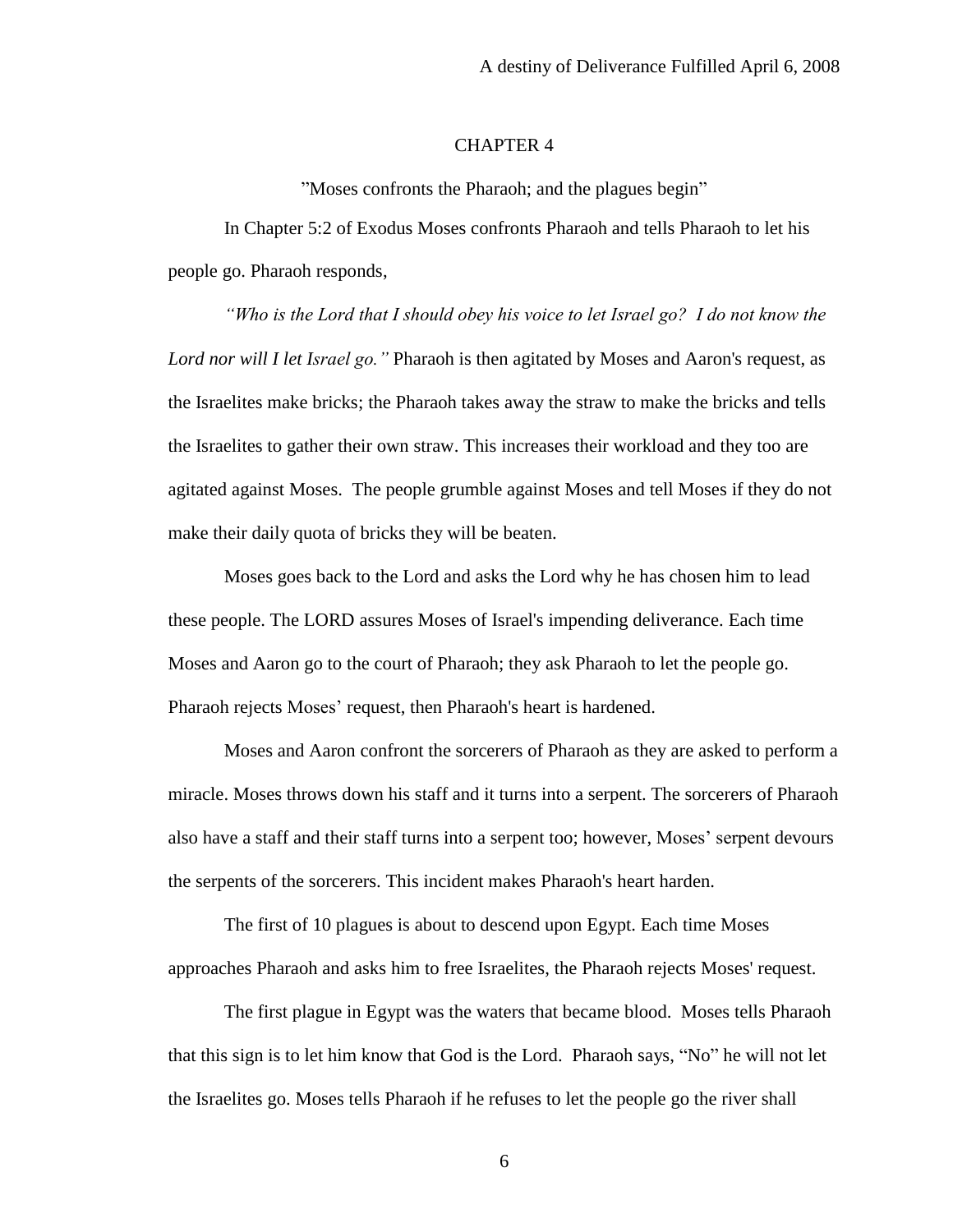bring forth frogs abundantly that will go into their houses, their beds, and their ovens. Once again the Pharaoh says no. The third plague is lice. The plagues not only affected the Egyptians, but their households and their livestock. The fourth plague was flies. The fifth plague was their livestock became diseased and dyed. The sixth plague was boils the seventh plague was hail. The eighth plague was locust and they ate all of the crops. The ninth plague was darkness over all the land. Finally the 10th plague was the death of the firstborn. God tells Moses at the death of the firstborn, Pharaoh will let the people go.

Each one of these plagues is representative of a false god that the Egyptians worshiped. The Lord God of heaven was showing the Egyptians that he alone is God and has power over the earth, livestock and the sun. In fact the Pharaoh was told that he was a god and with the death of his firstborn son he is unable to have control over Egypt.

The Lord God instructs Moses to tell the Israelites to take all of the articles of silver and gold from the Egyptians as spoils of their bondage in Egypt.

The Angel of death descends upon Egypt and the firstborn of Egypt shall die. The Lord instructs Moses to take a lamb without spot or blemish, they are to kill it at twilight and take the blood of the lamb and put it on the doorpost of the houses.

The Lord tells Moses he will see the blood on the doorpost and the "Angel of Death" will pass over that household. The blood is a sign and this is instituted as the Lord's first Passover. The Lord God also instructs future generations to keep the Passover as a memorial to him. This is a beautiful testimony of the blood of Jesus in the New Testament as he is the spotless lamb who shed his blood and we accept him and put the blood on the doorpost of our heart and he passes over us, and we pass from death to life; in Jesus Christ.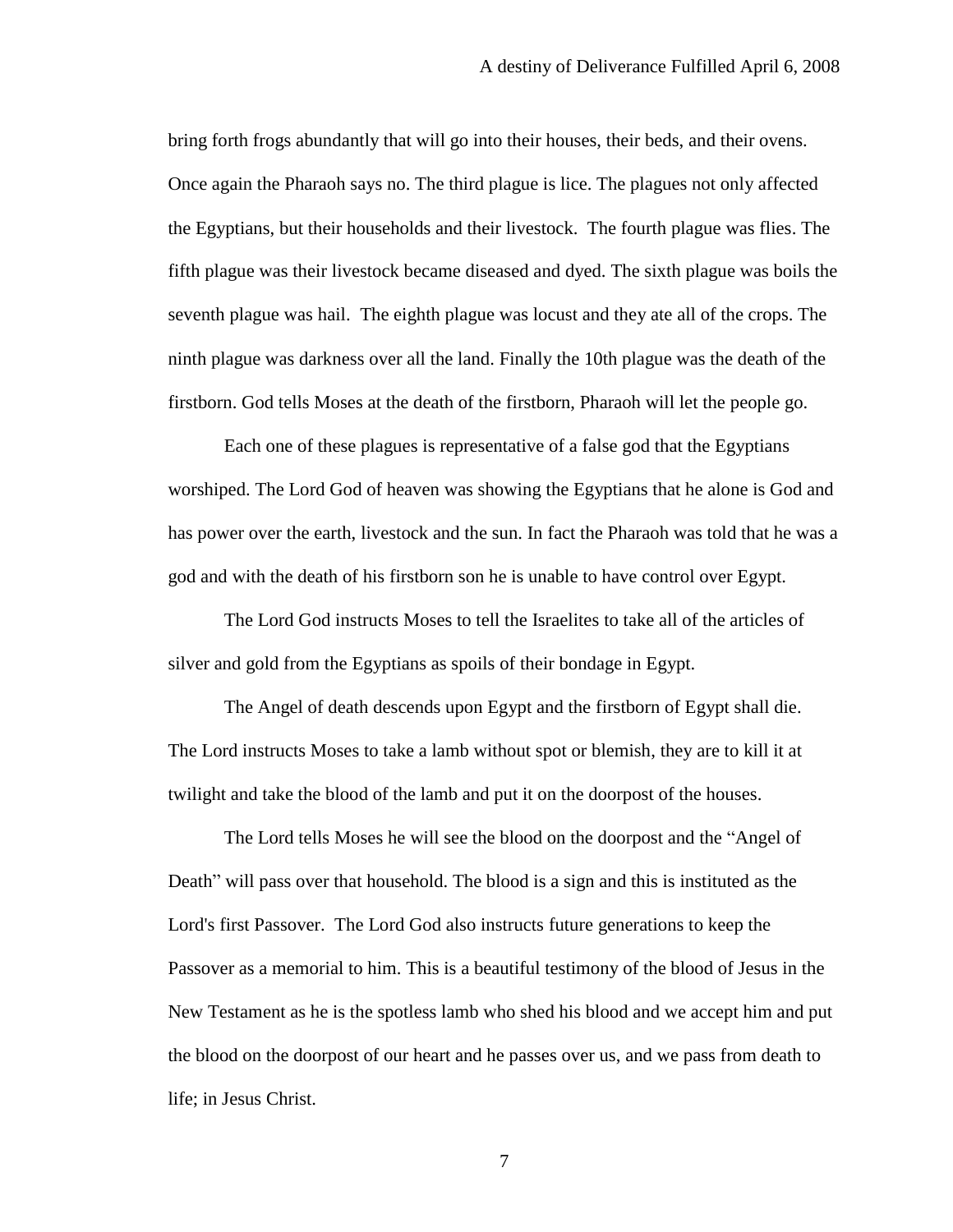God tells Moses to have their feet girded and their sandals ready as the Pharaoh will release them from their bondage. God tells Moses and Aaron to gather the people together that Pharaoh will release them and their children. They are to leave in haste and take all of their plunder from the Egyptians.

A total population of the Israelites is estimated to be between 2 and 3 million people. The Israelites are assembled and they are ready for their Exodus to leave Egypt.

Pharaoh changes his mind and he pursues the children of Israel with the intention of bringing them back to Egypt. God leads the people to the Red Sea. The Israelites are bewildered and they see Pharaoh's army behind them and the Red Sea in front of them. While this situation looks impossible we serve a mighty God. The people began to murmur, grumble and complain against Moses, but they are actually complaining against God. They mock Moses and ask him if he brought them to the wilderness for them to die. They claim that they had things better in Egypt. When we look at our circumstances it is easier to blame somebody then to take responsibility for our actions or ask the Lord God Almighty to do a miracle in our life.

The Bible says that with one breath of his nostrils the Lord parted the Red Sea and the Israelites crossed over on dry ground. Moses raises his staff and commands the Israelites to cross the Red Sea. After the Israelites make it to the other side, the Egyptians are being held by a pillar of fire behind them. The Lord releases the pillar of fire and the Egyptians pursue the Israelites on horseback.

In Exodus Chapter 14 we see the waters cover the chariots and horsemen in the army of Pharaoh as they are all drowned, not one person remained. In one day the Lord overthrew the entire army of Pharaoh. The Lord has done great things; he freed the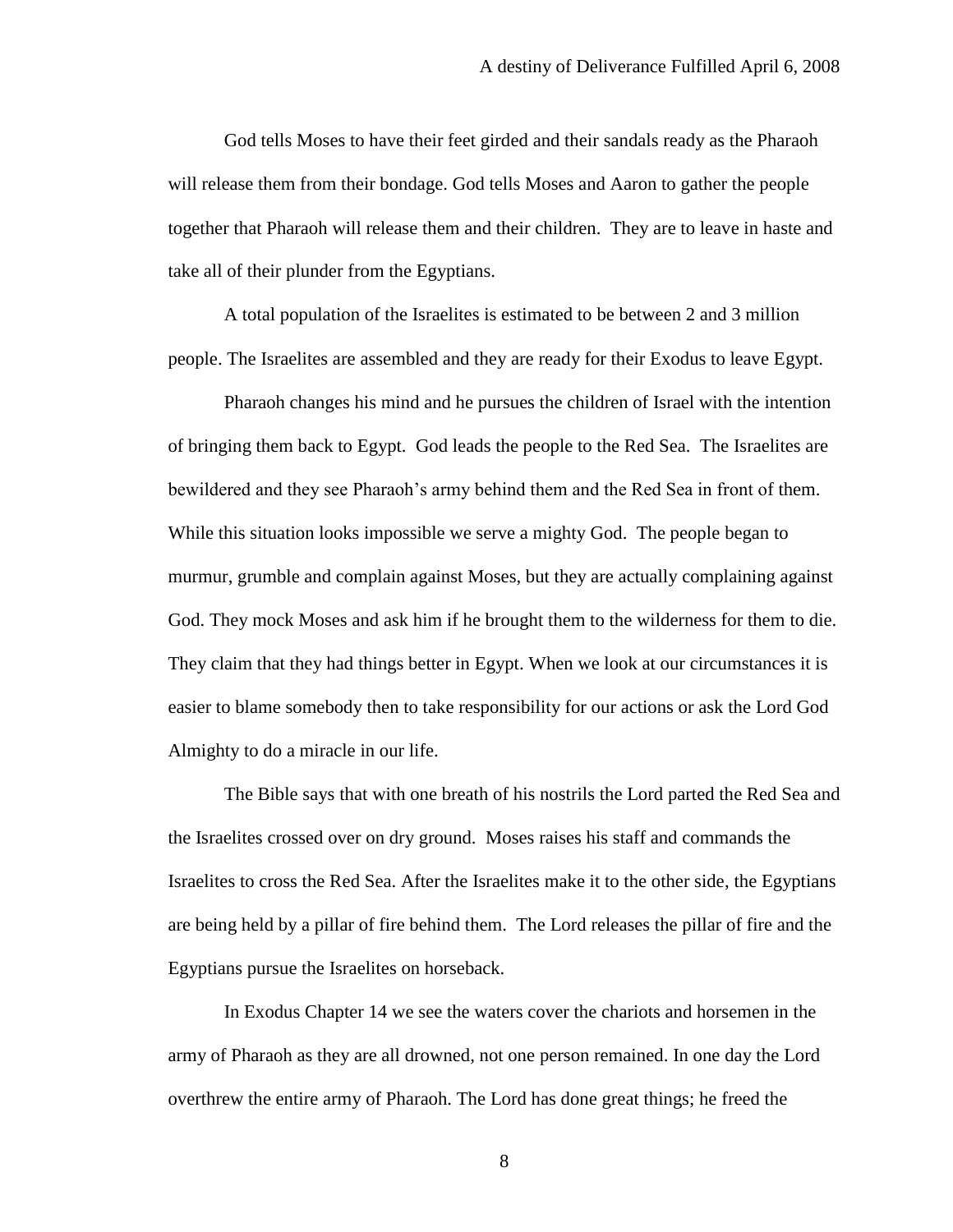Israelites; he made them wealthy beyond their wildest dreams with the plunder of Egypt, and he performed a miracle with a blast of his nostrils.

We see in Exodus Chapter 15:1-18 the people sing the song of Moses; however, this is short lived rejoicing. We see that the people begin to murmur and grumble against Moses. Once again as their stomachs grumble and they look for food and water the people turn to Moses as their deliverer rather than to the Lord. Moses begins to get frustrated and asks them why they show contempt for the Lord.

Once again God performs a miracle; he tells Moses to speak to the rock and that water will flow from it. God provides water and manna from heaven for the entire 40 years of the journey in the wilderness for the Israelites. The Bible says that the Israelites shoes never wore out and God provided for their needs on a daily basis.

We see God dictate to Moses the first five books of the law these books cover the creation story in Genesis, the freeing of the Hebrew slaves in Exodus, the laws and 10 commandments in Leviticus, the Chronicles of wandering in the wilderness in the book of Numbers, and historical references in the book of Deuteronomy.

In Deuteronomy chapter 32:51 we see Moses dies at Mount Nebo before he dies, God tells Moses that he will not be permitted to enter the "Promised Land" because Moses had trespassed against the Lord God Almighty.

We see Joshua taking over for Moses and leading the people into the "Promised Land" with Caleb.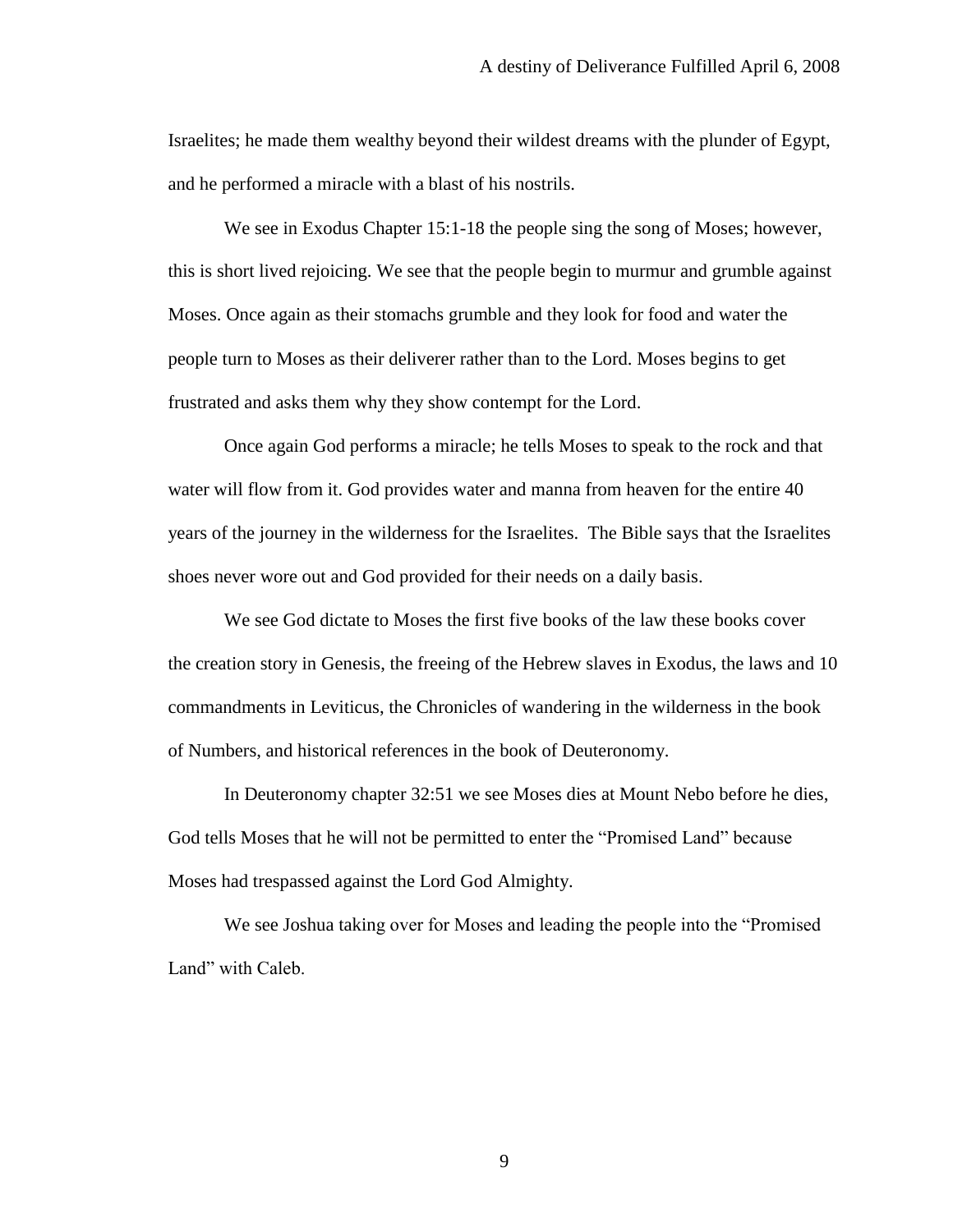## References

William C. Williams. (2003). *They Spoke from God, A survey of the Old Testament* (1st ed., Vol. 0) [quotes from the NIV Version of the Bible] (Stanley M. Horton, Ed.). Springfield, Mo, USA: Gospel Publishing. (Original work published 2003)

Marilyn Hickey. (in press). Exodus (New King James Version, Trans.). In Marilyn Hickey Ministries (Ed.), *Bible Encounter Classic Library Edition* (1st ed., Vol. 1, No. 0) Denver, Colorado, USA: Marilyn Hickey Ministries. (Original work published 1987)

- John Macarthur. (1997). *the Macarthur Study Bible* (1st ed., Vol. 1) [New King James Version]. Nashville, Tennessee: Word Bibles.
- Charles R. Swindoll. (1998). *Moses, A man of Selfless Dedication* (1 st ed., Vol. 1). Dallas, Texas: Word Publishing. (Original work published 1978)

#### **Chapter 1**

*Gen 37:24 Then they took him and cast him into a pit. And the pit was empty; there was no water in it. NKJV*

*Ex 1:6-14 And Joseph died, all his brothers, and all that generation. 7 But the children of Israel were fruitful and increased abundantly, multiplied and grew exceedingly mighty; and the land was filled with them. 8 Now there arose a new king over Egypt, who did not know Joseph. 9 And he said to his people, "Look, the people of the children of Israel are more and mightier than we; 10 come, let us deal shrewdly with them, lest they multiply, and it happen, in the event of war, that they also join our enemies and fight against us, and so go up out of the land." 11 Therefore they set taskmasters over them to afflict them with their burdens. And*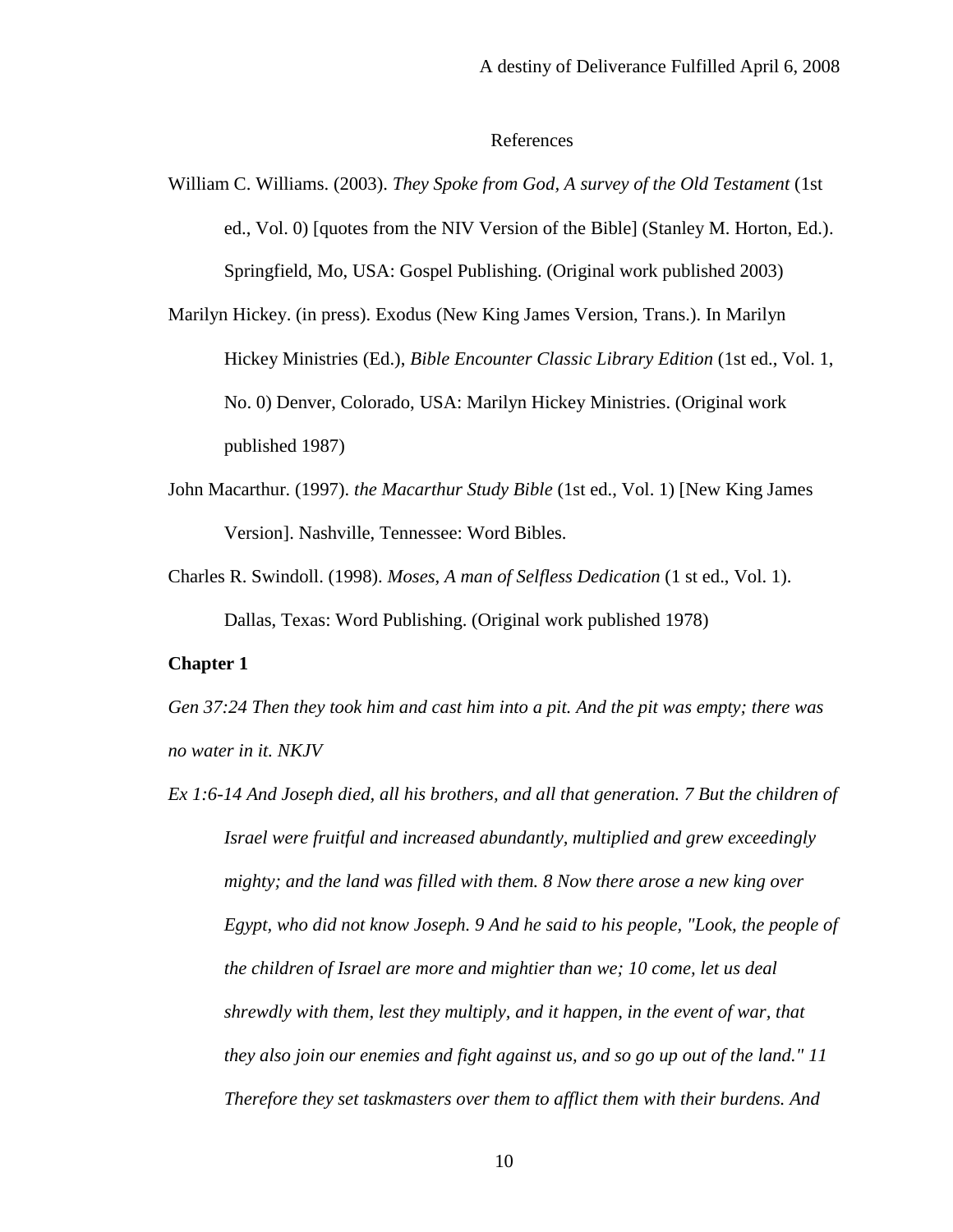*they built for Pharaoh supply cities, Pithom and Raamses. 12 But the more they afflicted them, the more they multiplied and grew. And they were in dread of the children of Israel. 13 So the Egyptians made the children of Israel serve with rigor. 14 And they made their lives bitter with hard bondage — in mortar, in brick, and in all manner of service in the field. All their service in which they made them serve was with rigor. NKJV*

- *Ex 2:6 And when she opened it, she saw the child, and behold, the baby wept. So she had compassion on him, and said, "This is one of the Hebrews' children." NKJV*
- **Chapter 2** Ex 2:11-13Now it came to pass in those days, when Moses was grown, that he went out to his brethren and looked at their burdens. And he saw an Egyptian beating a Hebrew, one of his brethren. 12 So he looked this way and that way, and when he saw no one, he killed the Egyptian and hid him in the sand. 13 And when he went out the second day, behold, two Hebrew men were fighting, and he said to the one who did the wrong, "Why are you striking your companion?"
- **Chapter 3** *Ex 3:11 But Moses said to God,"Who am I that I should go to Pharaoh, and that I should bring the children of Israel out of Egypt?" NKJV*
- **Chapter 4** *Ex 5:2 And Pharaoh said,"Who is the LORD, that I should obey His voice to let Israel go? I do not know the LORD, nor will I let Israel go." NKJV*
- *Ex 15:1-18 Then Moses and the children of Israel sang this song to the LORD, and spoke, saying: "I will sing to the LORD,For He has triumphed gloriously! The horse and its riderHe has thrown into the sea! 2 The LORD is my strength and song,And He has become my salvation;He is my God, and I will praise Him;*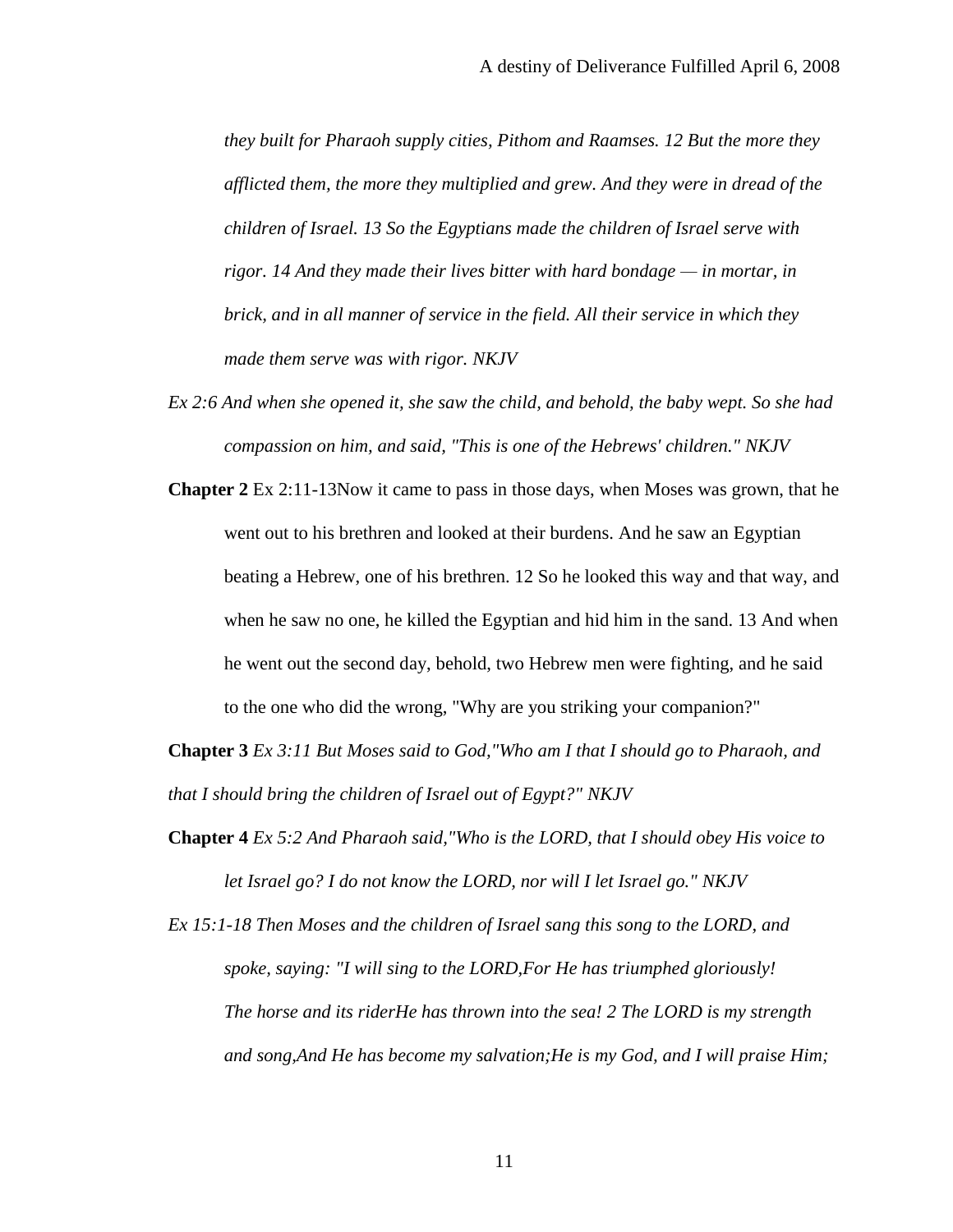*My father's God, and I will exalt Him. 3 The LORD is a man of war; The LORD is His name. 4 Pharaoh's chariots and his army He has cast into the sea;His chosen captains also are drowned in the Red Sea. 5 The depths have covered them; They sank to the bottom like a stone. 6 "Your right hand, O LORD, has become glorious in power;Your right hand, O LORD, has dashed the enemy in pieces.* 

*7 And in the greatness of Your excellence You have overthrown those who rose against You;You sent forth Your wrathIt consumed them like stubble. 8 And with the blast of Your nostrils The waters were gathered together;The floods stood upright like a heap;The depths congealed in the heart of the sea. 9 The enemy said, 'I will pursue,I will overtake,I will divide the spoil;My desire shall be satisfied on them.I will draw my sword,My hand shall destroy them.' 10 You blew with Your ind,The sea covered them;They sank like lead in the mighty waters. 11 "Who is like You, O LORD, among the gods?Who is like You, glorious in holiness,Fearful in praises, doing wonders? 12 You stretched out Your right hand;The earth swallowed them. 13 You in Your mercy have led forth The people whom You have redeemed;You have guided them in Your strength To Your holy habitation. 14 "The people will hear and be afraid;Sorrow will take hold of the inhabitants of Philistia. 15 Then the chiefs of Edom will be dismayed;The mighty men of Moab,Trembling will take hold of them;All the inhabitants of Canaan will melt away. 16 Fear and dread will fall on them;By the greatness of Your arm They will be as still as a stone,Till Your people pass over, O LORD,Till the people pass over Whom You have purchased. 17 You will bring them in and plant them In the mountain of Your*